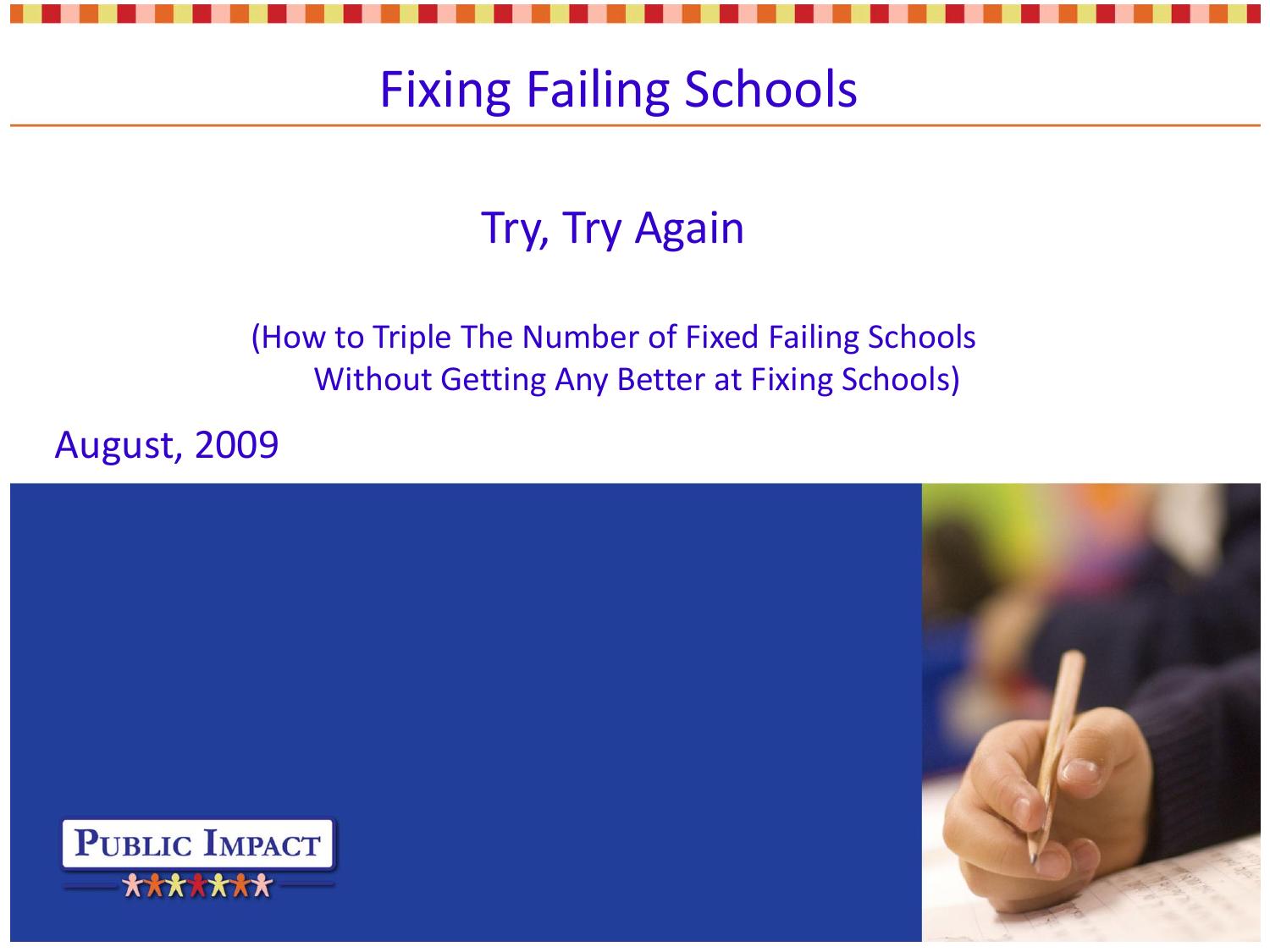#### The Frogs in the Well: A Fable

**Two frogs fell into a well** with slippery sides. Five feet down,

they could not reach the top  $-$  the only way to freedom  $-$  in one leap.

**The first frog, named Eager**, jumped as far as he could, landing two feet higher. He could not tell how far he'd come. The nicks and scratches on the well walls were not the clearest markers. He looked down and felt fear. He looked up and felt hopeless. Feeling a slipping sensation, he redoubled his effort to hold on where he was. He perished the next day, clinging to the well wall.

**The second frog, named Determined**, jumped as far as he could, landing just below his friend. He looked down and felt fear. He looked up and felt determined, because he knew that clinging to the side of the well would not make him free. Feeling a slipping sensation, he resisted the urge to cling harder and instead jumped again. He was out in less than a minute, having taken four jumps. In vain, Determined called through the night to his friend, who thought as he was dying that Determined must certainly be an unusually good jumper.

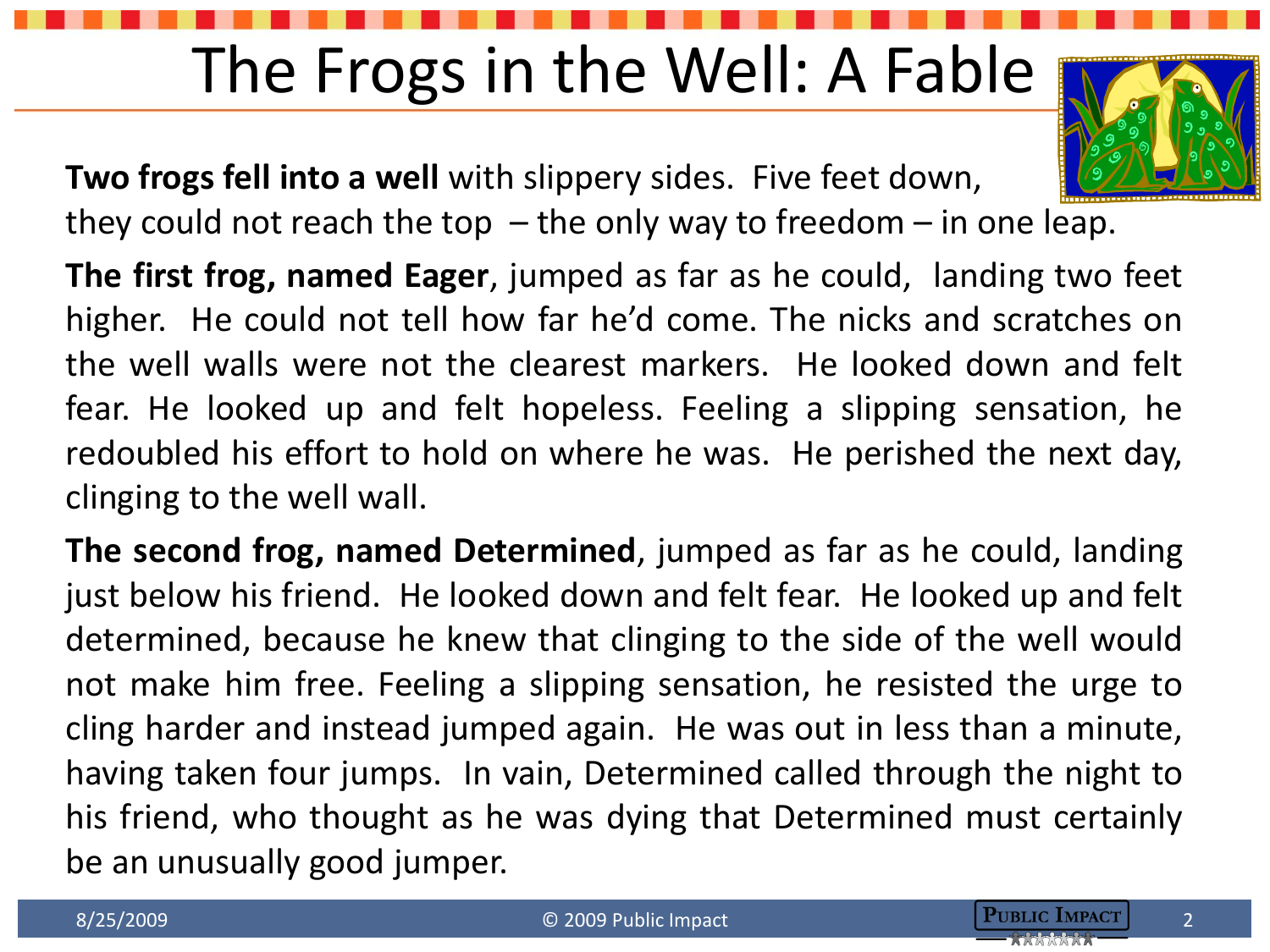## Fixing Failing Schools

Audacious national goal: fix 5,000 in five years

#### But wait . . .

- $\blacksquare$  School fix efforts to date have low success rates
- Even in wealthy, non-education sectors:
	- "start-ups" succeed only 20 25% of time
	- *even* previously successful entrepreneurs only 34%
	- bad-to-great turnaround efforts and "major change" succeed about 30% of the time



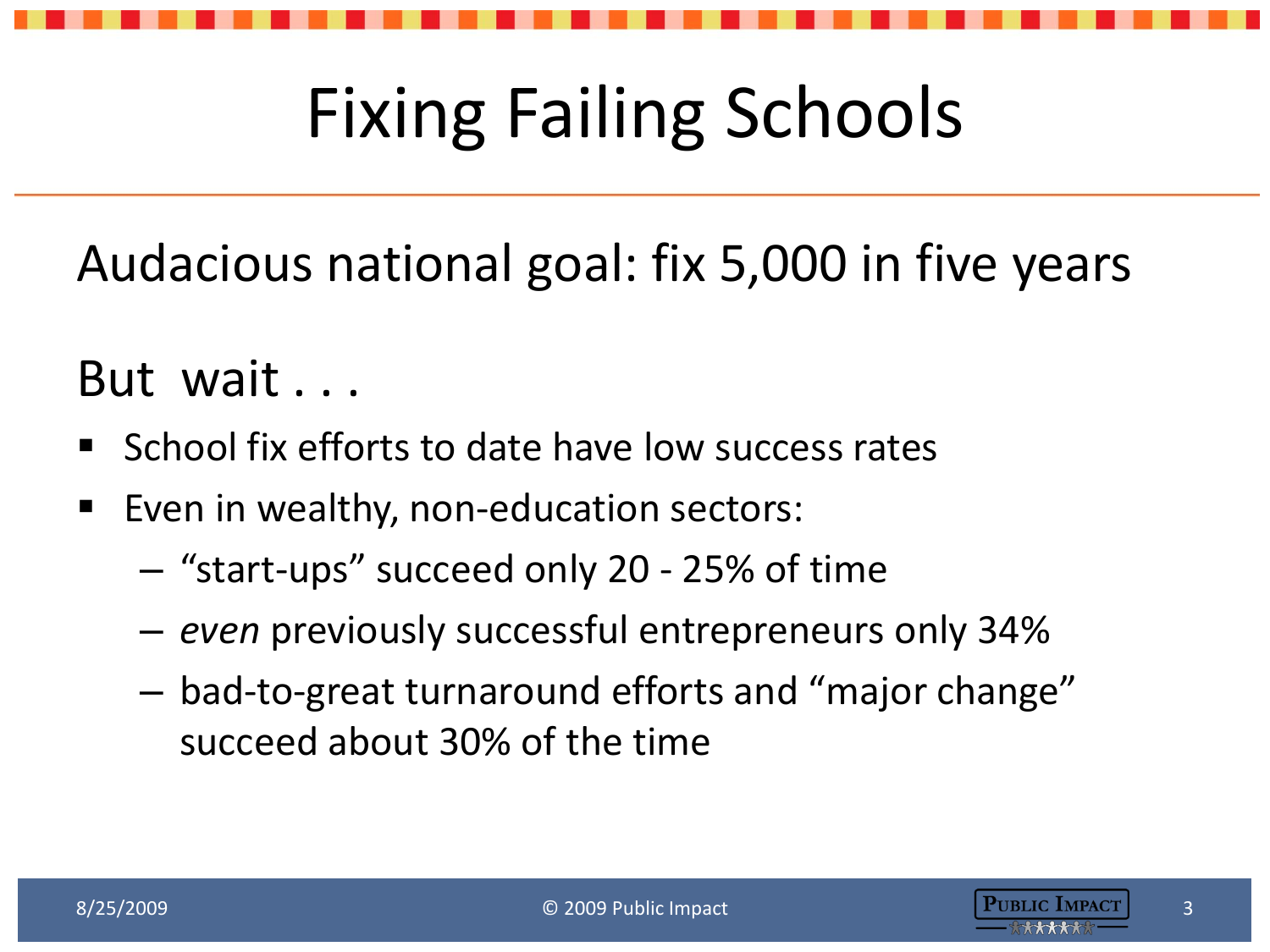## The Big Problem

- What if 20 30% is our *best* hope for the failing school fix rate? *It almost certainly is.*
- And what if a 10% fix rate is likely in some locales that face extraordinary change challenges?

#### **Then What?**

■ What if our nation could achieve success in 2,500 to 4,000+ of those 5000 schools in five years, rather than the likely 500 to 1500, *without getting any better at fixing schools?*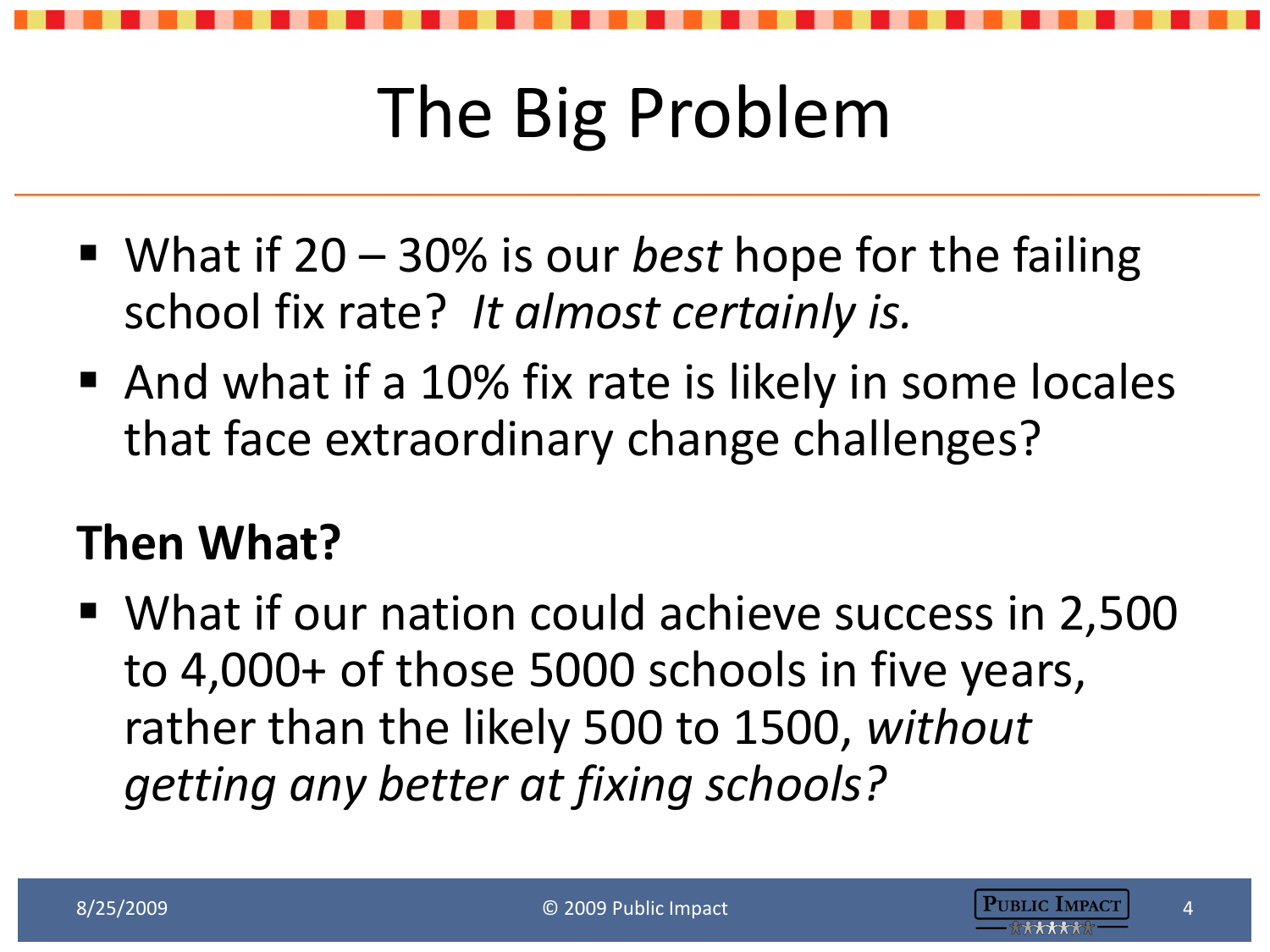### The Answer: Try, Try, Again

- **Most change efforts in education await 5+ years** of continued failure before retry (with a new leader, fresh start/charter, etc.) – even in schools where very few children are learning
- Indeed, NCLB codifies 6 years of continued failure without major change effort as acceptable

**Moving retry-after-failure timing to**  $1 - 2$  **years would** *double to quadruple* **the 5-year success rate –** *without getting any better at fixing failing schools*

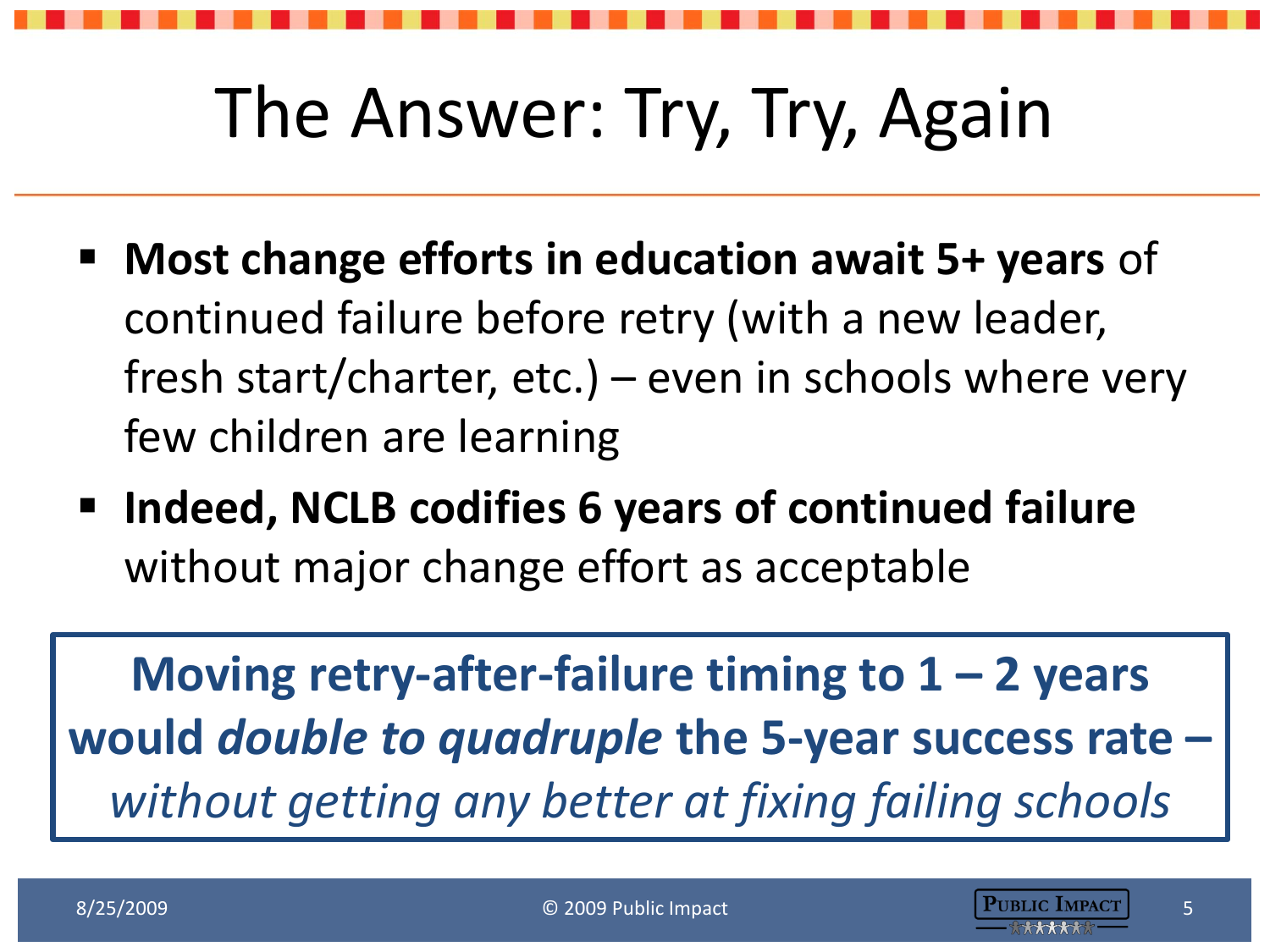## The Compelling Numbers

#### Definitions:

| <b>Success Rates</b>                                                                     | <b>Retry Rate</b>                                                                                                                             |
|------------------------------------------------------------------------------------------|-----------------------------------------------------------------------------------------------------------------------------------------------|
| Success Rate: The % of still-failing<br>schools fixed in each round of<br>change effort. | The average number of years that<br>pass before failed fix efforts are<br>replaced with a new major change<br>effort (new leader or provider) |
| Cumulative Success Rate: The total %<br>of formerly-failing schools fixed at a           |                                                                                                                                               |
| future point in time, e.g., in 5 years.                                                  |                                                                                                                                               |

If we assume a generous 30% Success Rate in 5,000 schools, moving from 5- to 2-year Retry Rate **nearly doubles** the # of failing schools successful within five years.

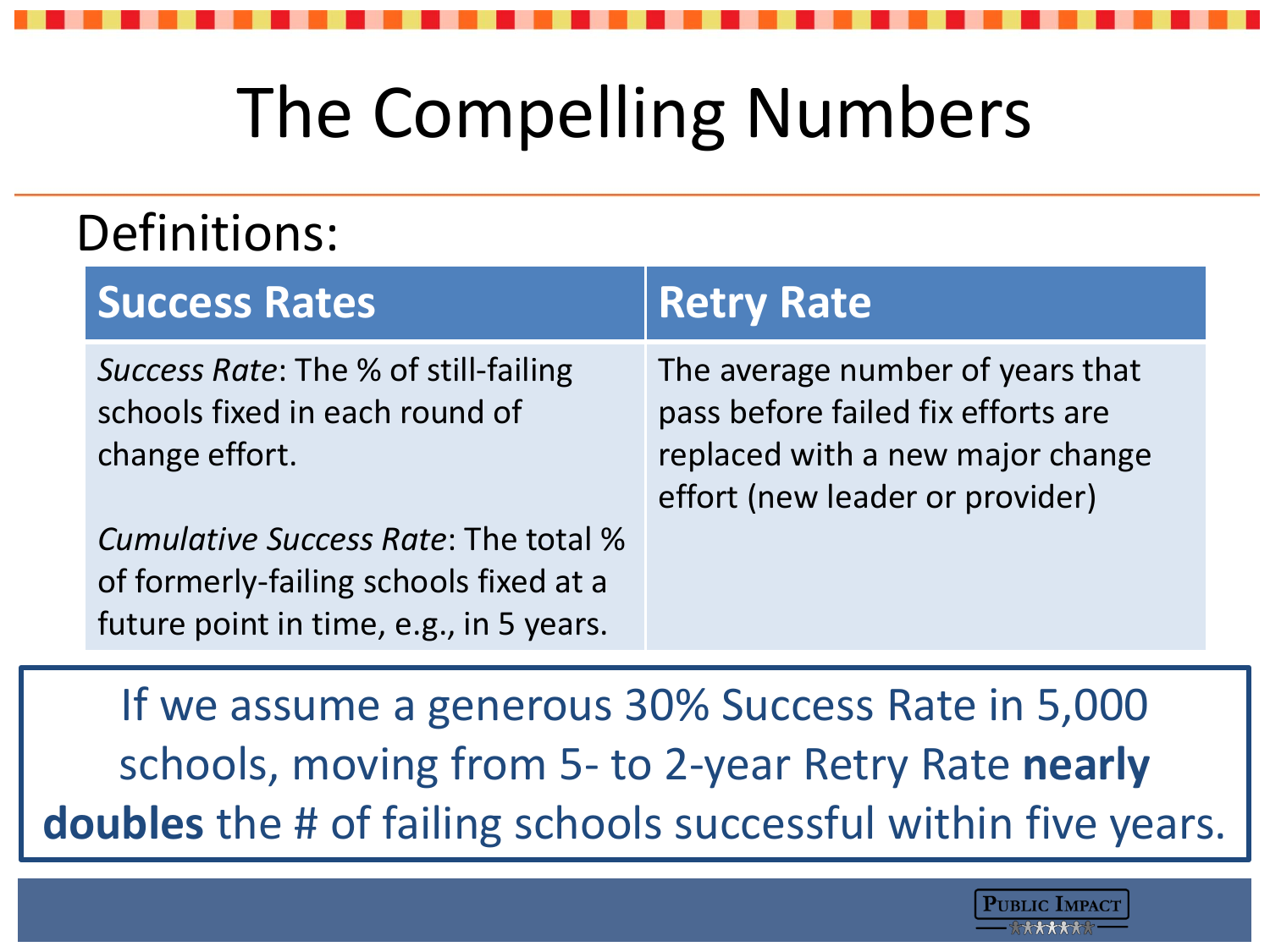### The Compelling Numbers

■ At lower Success Rates, 10-20%, the effect of faster Retry Rates is even greater, *doubling to quadrupling* the Cumulative Success Rate – and the total number of schools fixed  $-$  in five years.

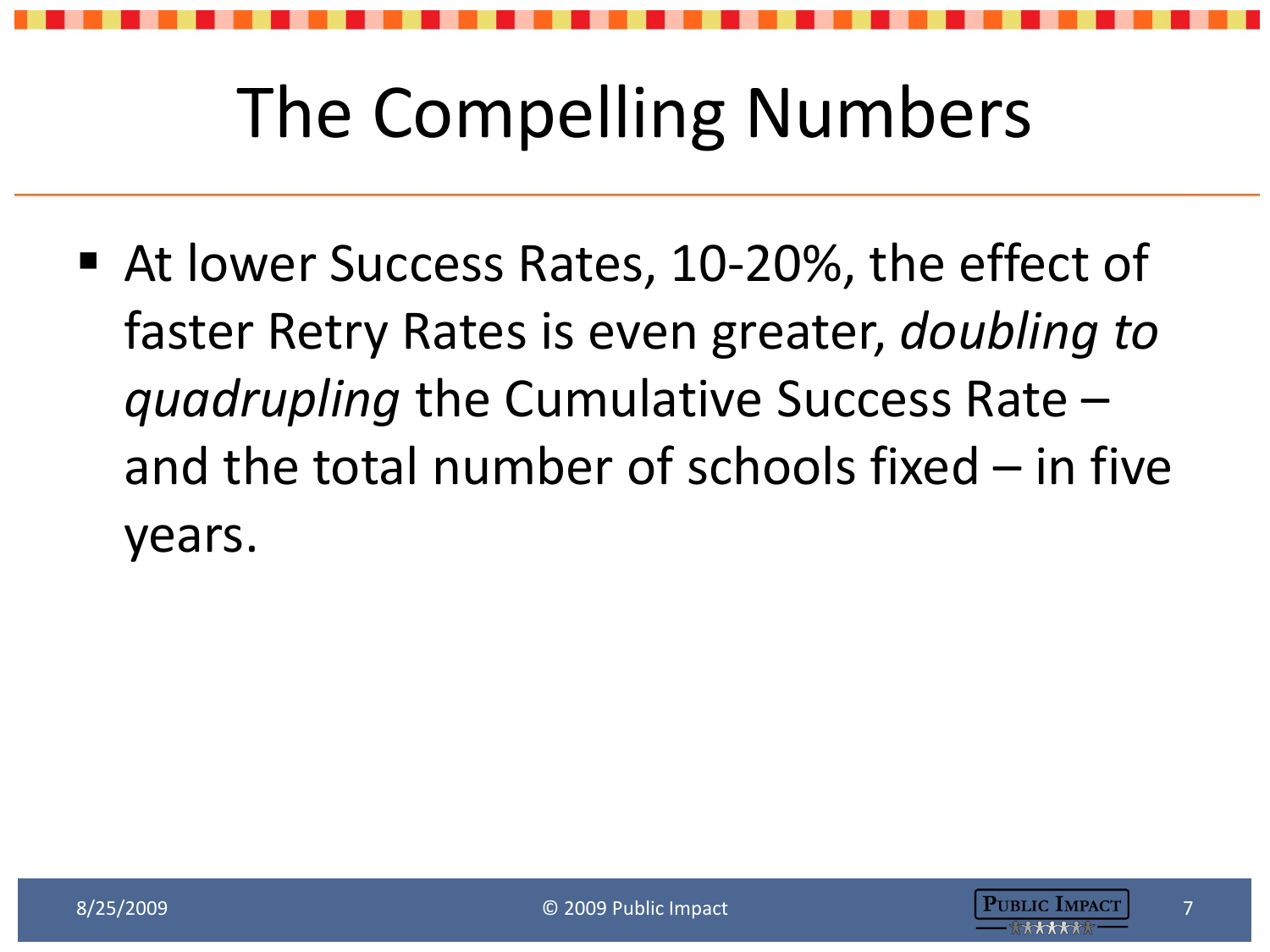### Faster Retry Rate Payoff is Huge



Retry Rate: # of years until retry when change fails

Notes: 1) Assumes 30% of schools fixed with each round of effort. 2) For two-year Retry Rate, the Year 5 Cumulative Success Rate is average of years 4 and 6.

© 2009 Public Impact



8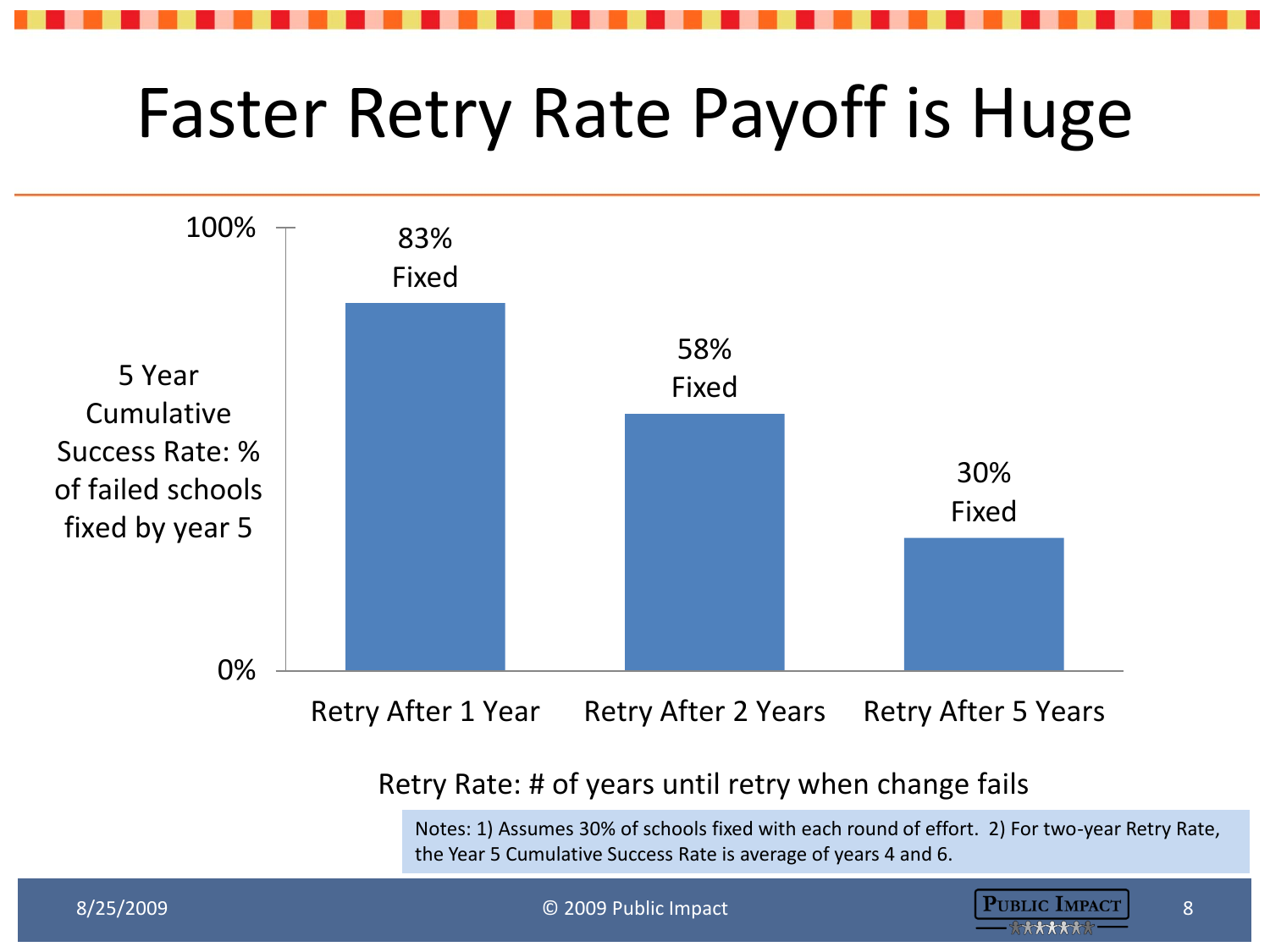#### How Many Kids No Longer Assigned to Failing Schools After 5 Years?



Retry After 1 Year Retry After 2 Years Retry After 5 Years

#### Retry Rate: # of years until retry when change fails

Notes: 1) Assumes 30% of schools fixed with each round of effort. 2) For two-year Retry Rate, the Year 5 Cumulative Success Rate is average of years 4 and 6. 3) Assumes 535 children per school, on average.



9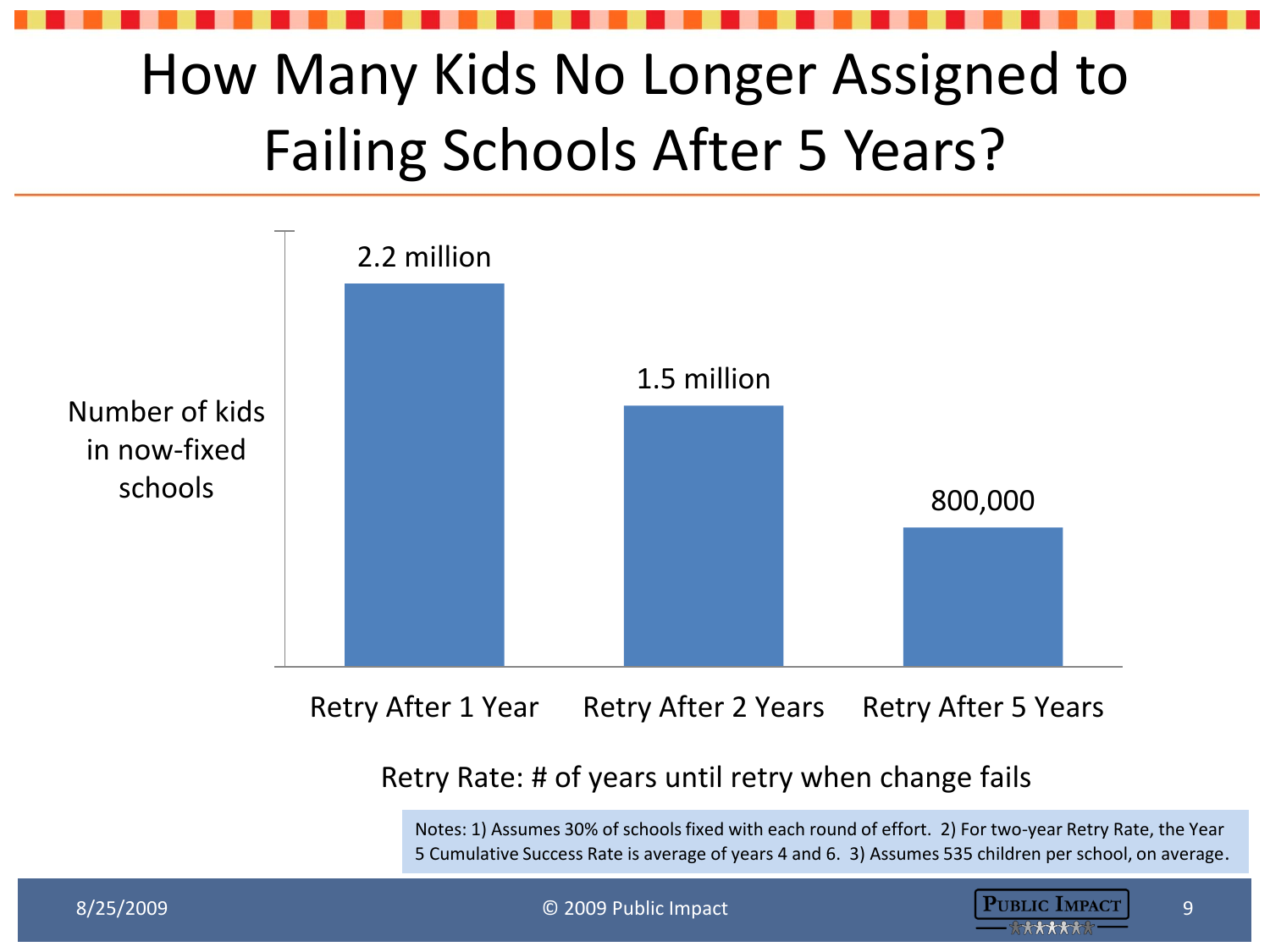### What % of Failing Schools will be Fixed After 5 Years?

|                        |     | <b>Retry Rate</b><br>1 Year<br>2 Year<br>5 Year |     |     |
|------------------------|-----|-------------------------------------------------|-----|-----|
| <b>Success</b><br>Rate | 30% | 83%                                             | 58% | 30% |
|                        | 20% | 67%                                             | 42% | 20% |
|                        | 10% | 41%                                             | 23% | 10% |

Each percentage in the box is the Cumulative Success Rate after five years, given the specified Success Rate and Retry Rate.

Notes: Two-year Retry column figures are the averages of the Cumulative Success Rates for years 4 and 6.



10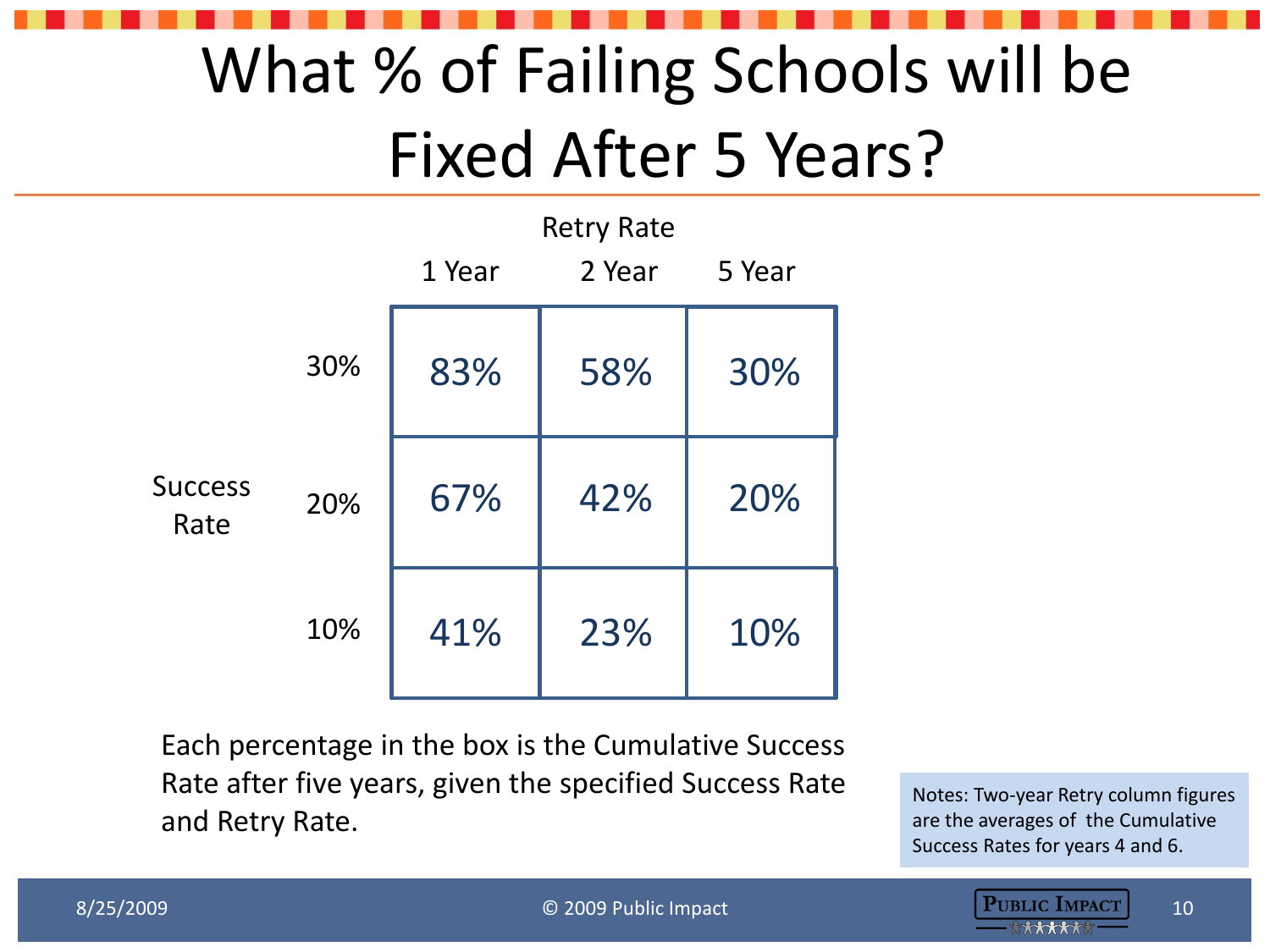### The Compelling Numbers

- **The number of children who benefit is** *vastly*  **understated here**, because a new cohort of children enters these schools every year
- **Fixing a very large % of failing schools** *fast* **is critical** – children from fixed schools must have good schools at next level (middle/high)

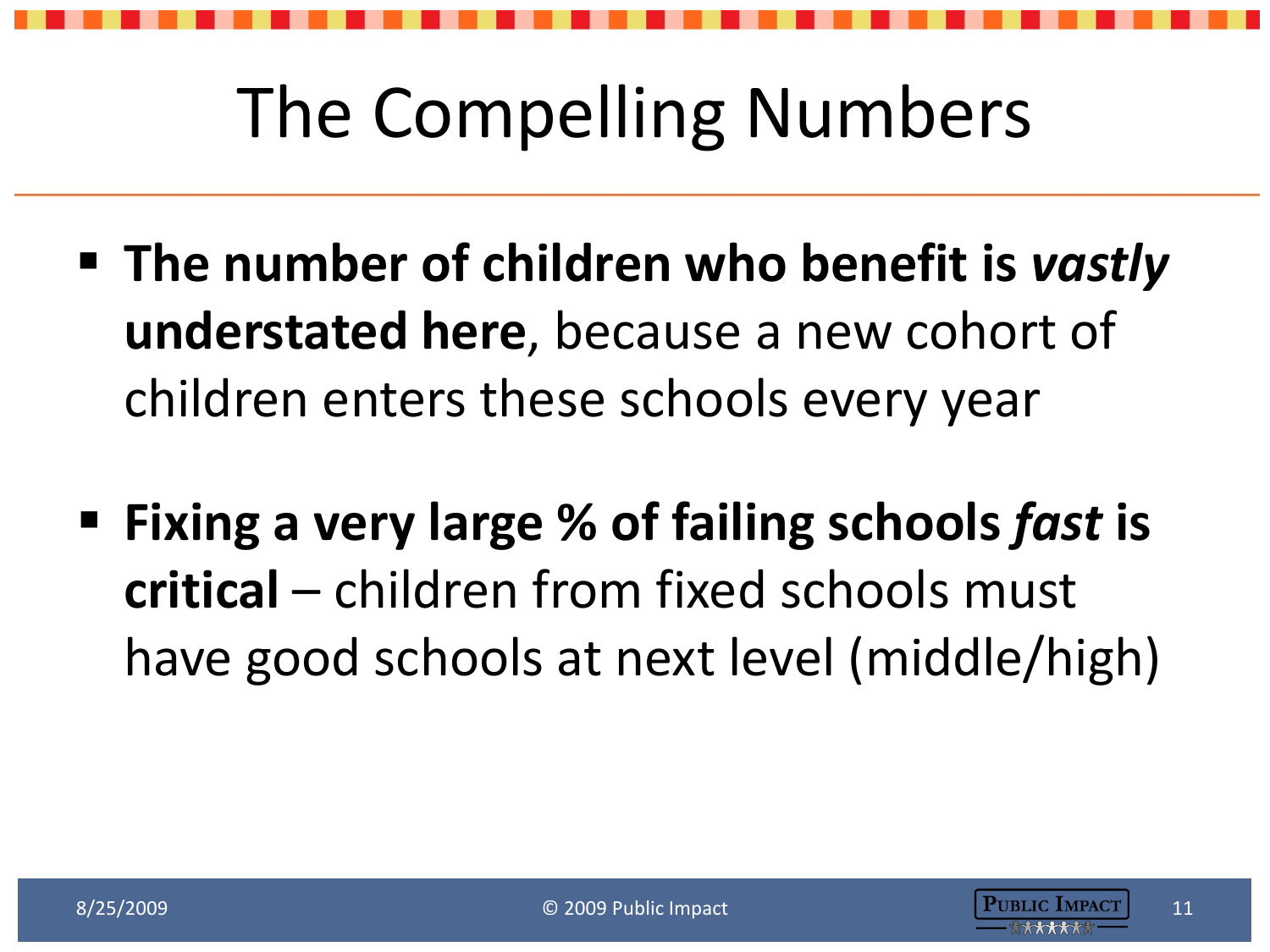# Try, Try Again: Why Settle for Less?

- **Knowing this, how can we settle for less?**
- **Today, it is education lore that it takes five years for major change** efforts to take effect
- **That is unacceptable. In other sectors, nobody gets five years** to pull a business out of bankruptcy or five years of venture capital funding for a start-up without evidence of success. If we care as much about our children as our wallets, we must . . .

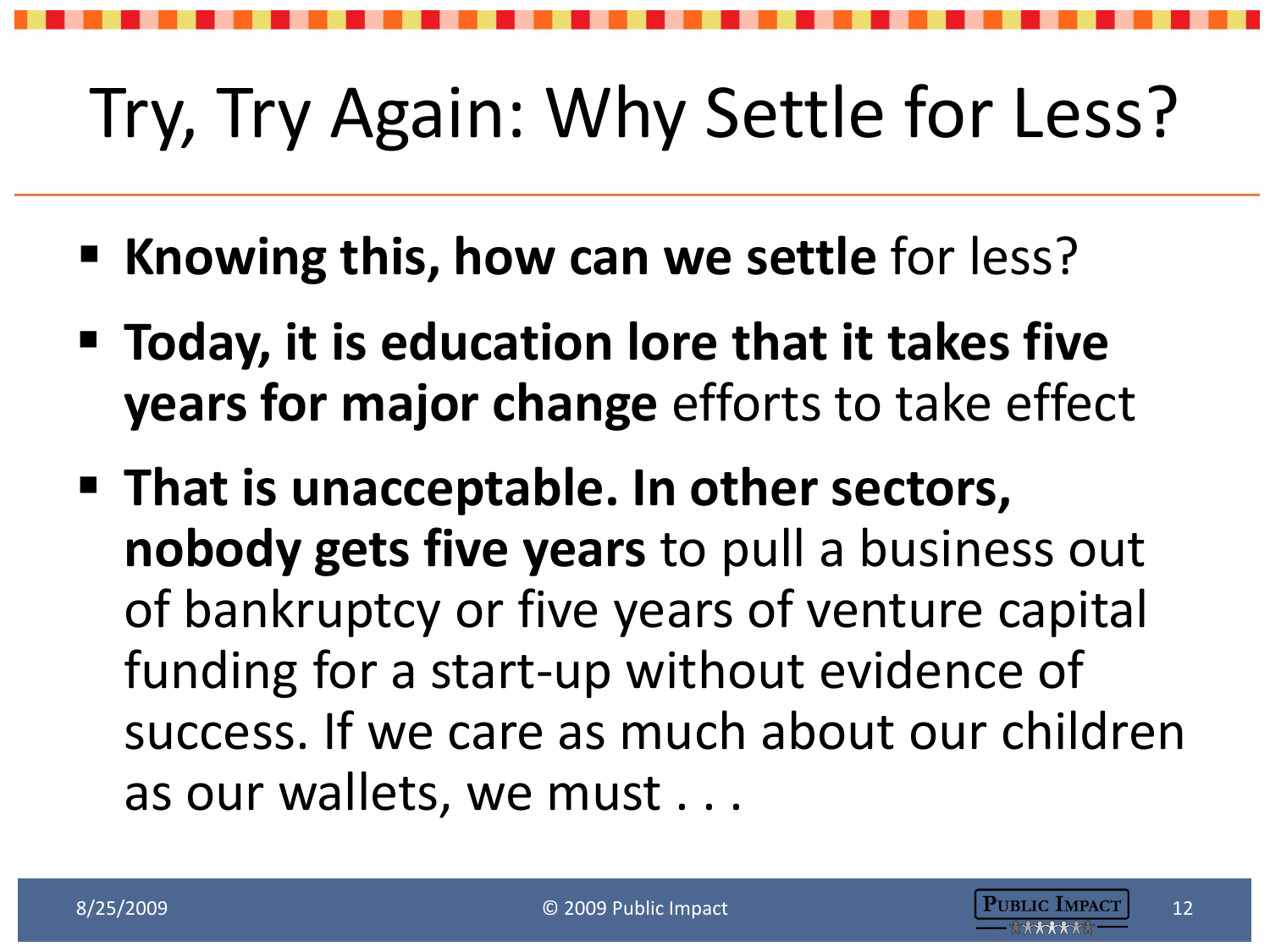#### Try, Try Again: Four Essential Actions

#### #1: Retry *Major* Change

- Failing schools need dramatic change strategies, not incremental
- If tries and retries are incremental, success rates plummet

#2: Pre-Commit to Rapid Retry Rates  $(1 - 2$  years)

- Expect failure on path to success: failure in 70-90% range, as in other sectors
- Risk misidentifying failure: many providers and staff will get a second chance; the kids will not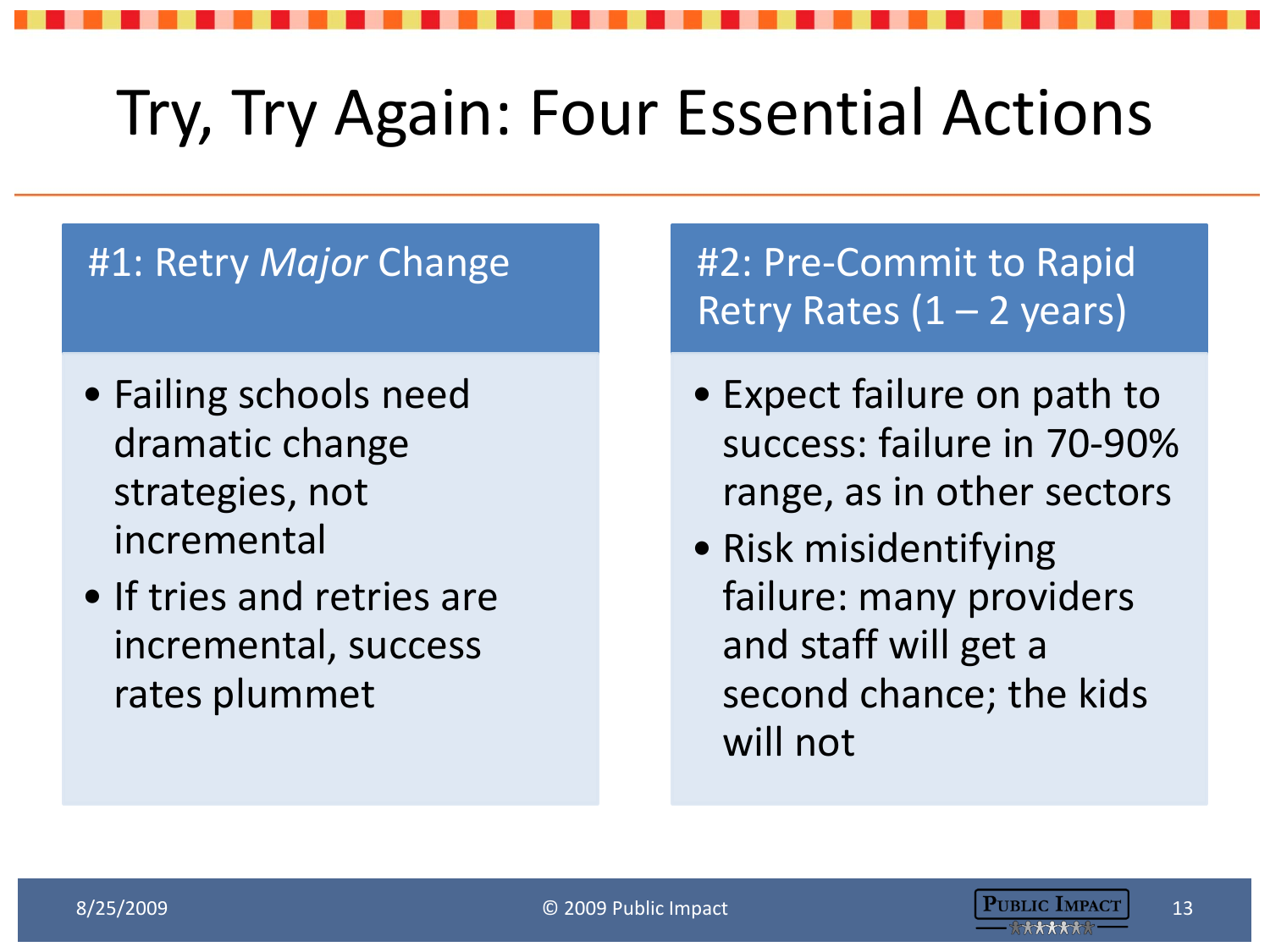#### Try, Try Again: Four Essential Actions

#### #3: Identify "Leading Indicators"

- Pinpoint school conditions in years 1 and 2 that predict later failure
- But we must act even without perfect indicators
- Research to improve; wellhoned field in business/economics

#### #4: "Open Spigot" Replacement Pools

- Turnaround leaders and start-fresh operators identified far in advance to retry in 70 to 90% of fix attempts
- Teams planning ahead for 6-18 months, ready to step in where needed (not: hire/contract in June to retry in August)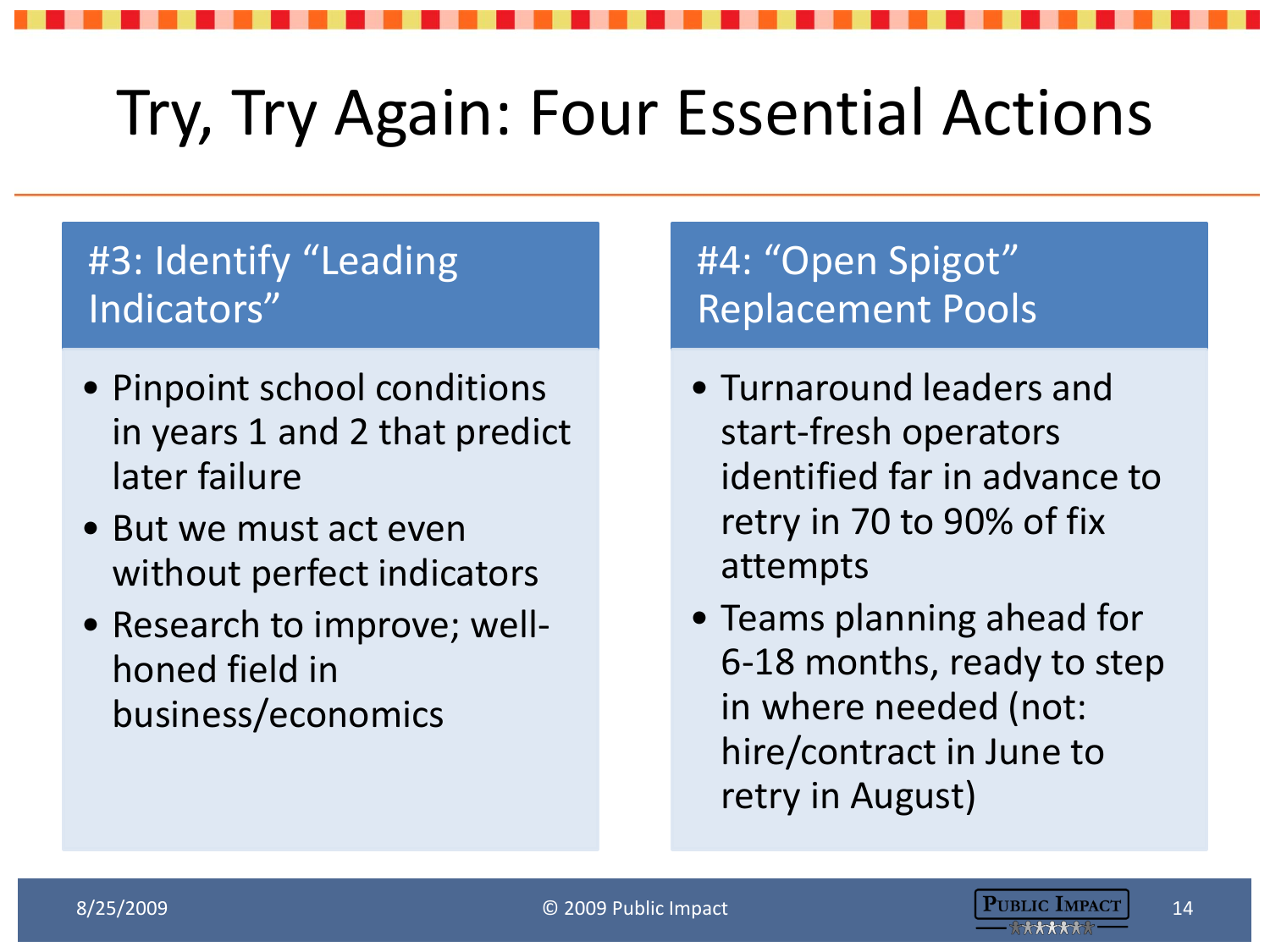# Try, Try Again: Benefits

#### **Immediate**

- Far more schools fixed
- Millions more kids launched on a better learning path *fast*

#### **Longer Term**

- Vastly larger success numbers likely to create a "virtuous cycle":
	- Learning Effect: We can learn far more about "what works" with a solid set of successes and failures to study comparatively
	- Recruiting Effect: Successful people want to work in sectors and organizations where success is possible
- So, we might actually get better at fresh starts and turnaroundsfrom-within
- Meanwhile, millions of children will not have to wait

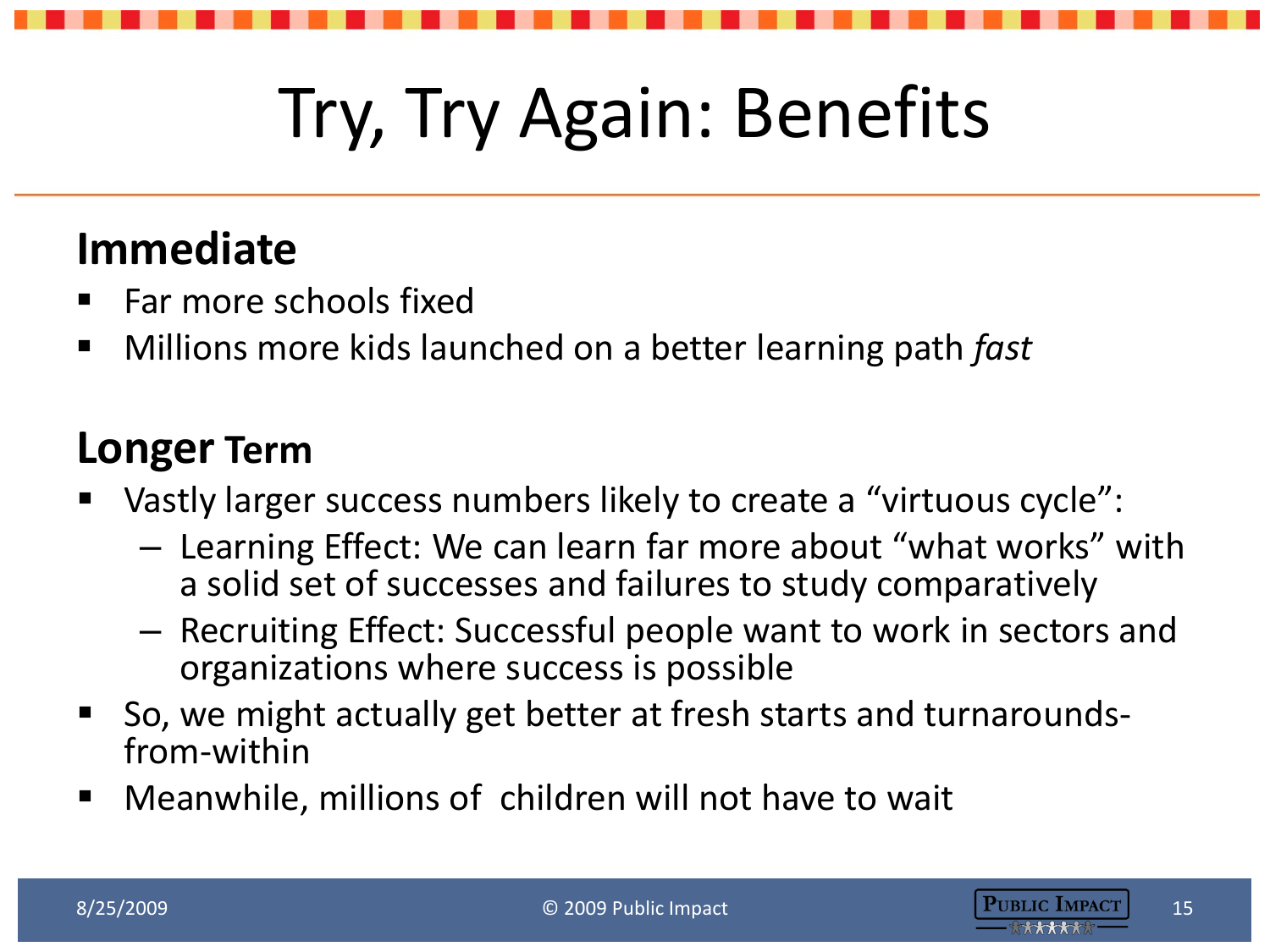## Try, Try Again?

■ Knowing these numbers, how can we *not*?

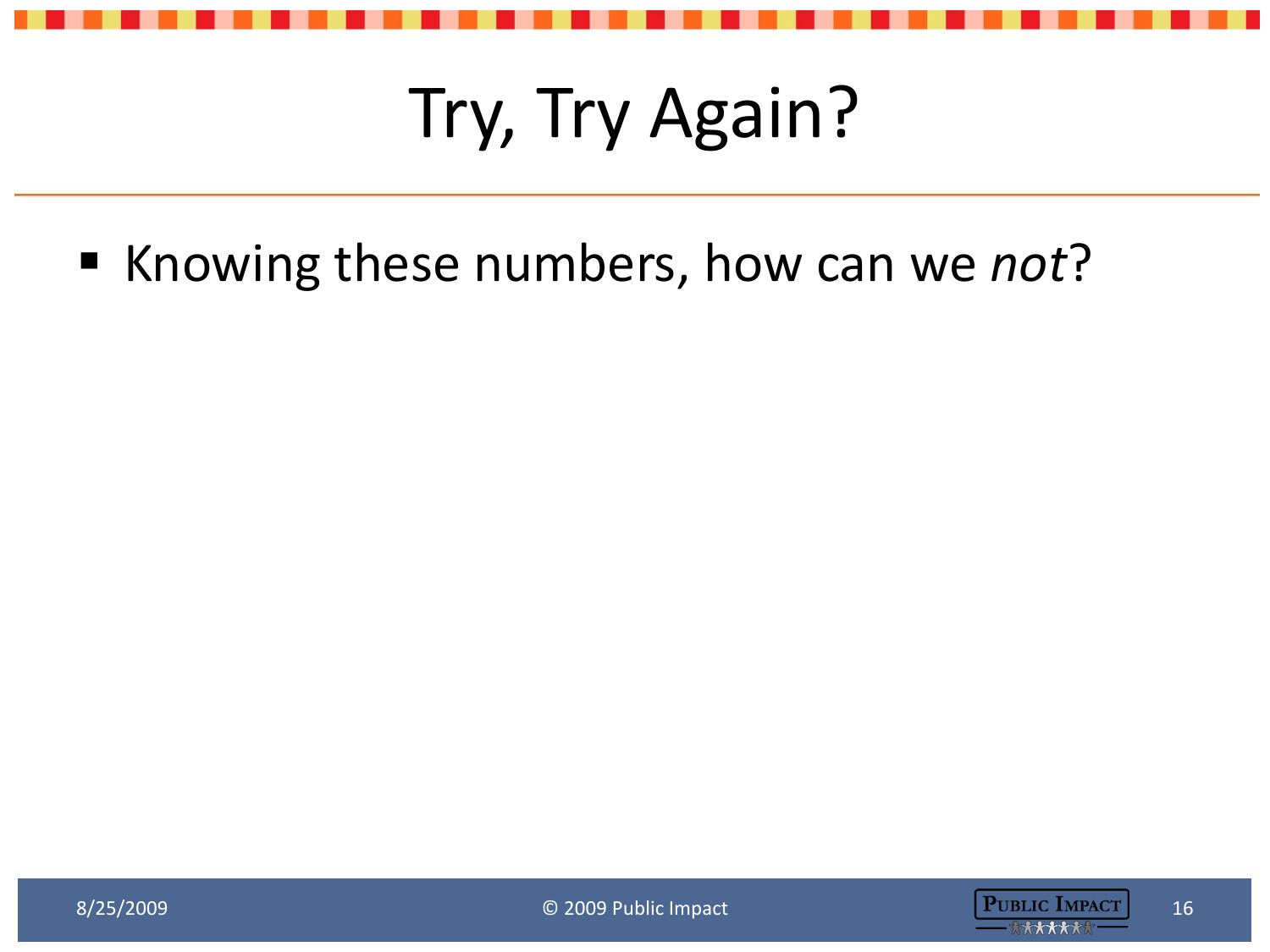## Ifs, Ands, Buts…

- The math here is simple, the consequence of faster (or slower) Retry Rates is clear.
- But future modeling would also include things like:
	- $\checkmark$  Slippage: schools that get better and then retreat (this occurs regardless of retry rate; adds weight to the importance of fast retry)
	- $\checkmark$  Diminishing fix rates in local "markets" as talent/provider pools shrink (may be countered with the right strategies )
	- $\checkmark$  Improved turnaround and fresh start methods as nation gets beyond anecdotal experience with success
- Huge culture change to confront inevitable high initial failure rates when fixing failing organizations.
- A smaller % of kids in vastly improved schools still will not learn enough: must tackle this problem vigorously and soon.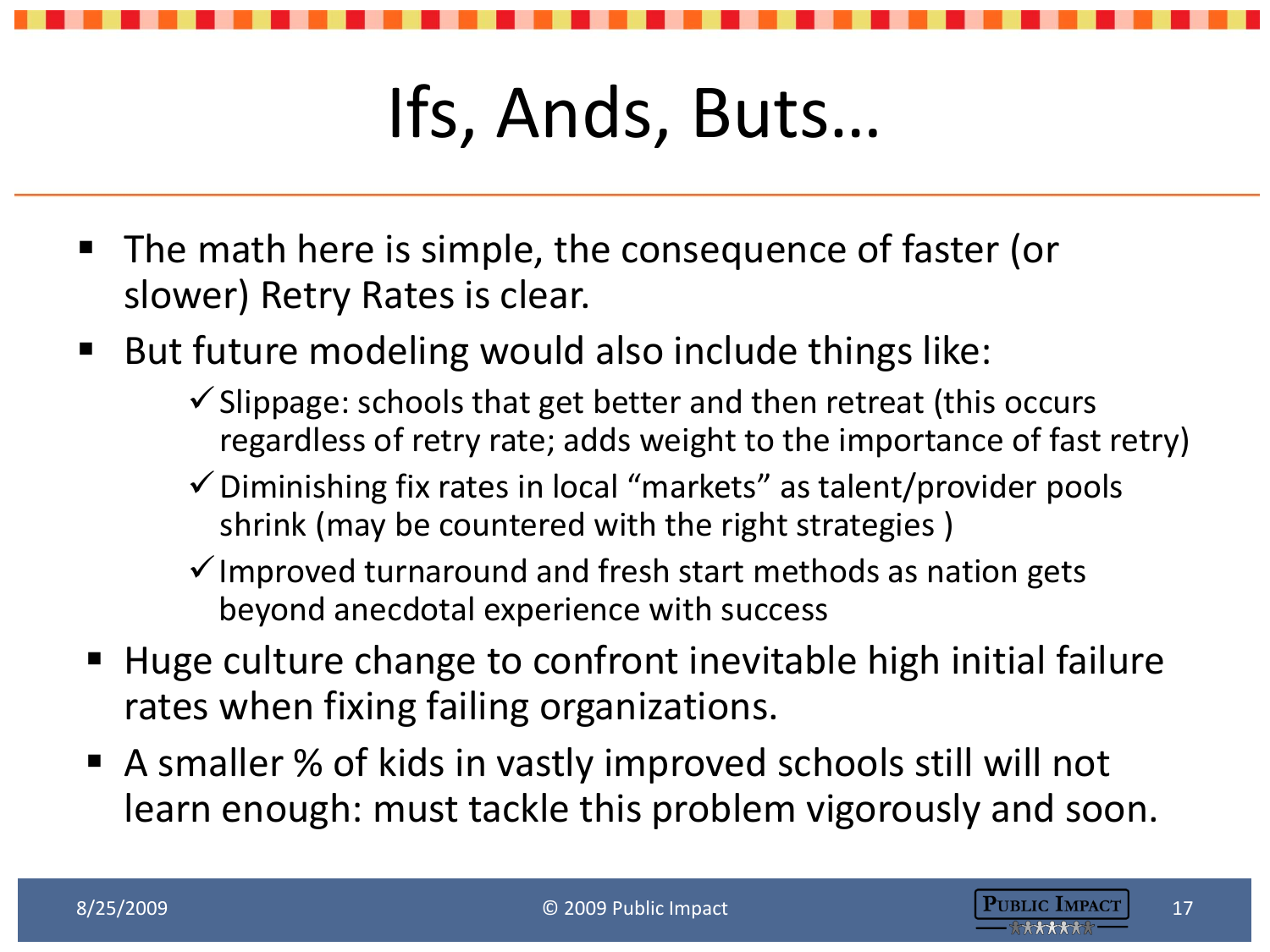#### Next Steps: What Can You Do?

- **Policy Action**. Integrate *Try, Try Again* thinking into national, state and district policies. Commit to rapid retries in advance.
- **School Action.** Districts, Charter Management Organizations, and other school providers set high Cumulative Success Rate goals, act to shorten average Retry Rates, identify and use leading indicators, and adopt "open spigot" recruiting.
- **Thinking and Research**. Develop knowledge about leading Indicators and "open spigot" recruiting. Model Retry Rate effects. Track actual Retry Rate effects and leading indicators. Develop strategies for children still failing in fixed schools.
- **Philanthropy**. Fund and incent action on all of above.
- **Spread the Word**. Elevate awareness of Retry Rate effects and critical policy and management actions.